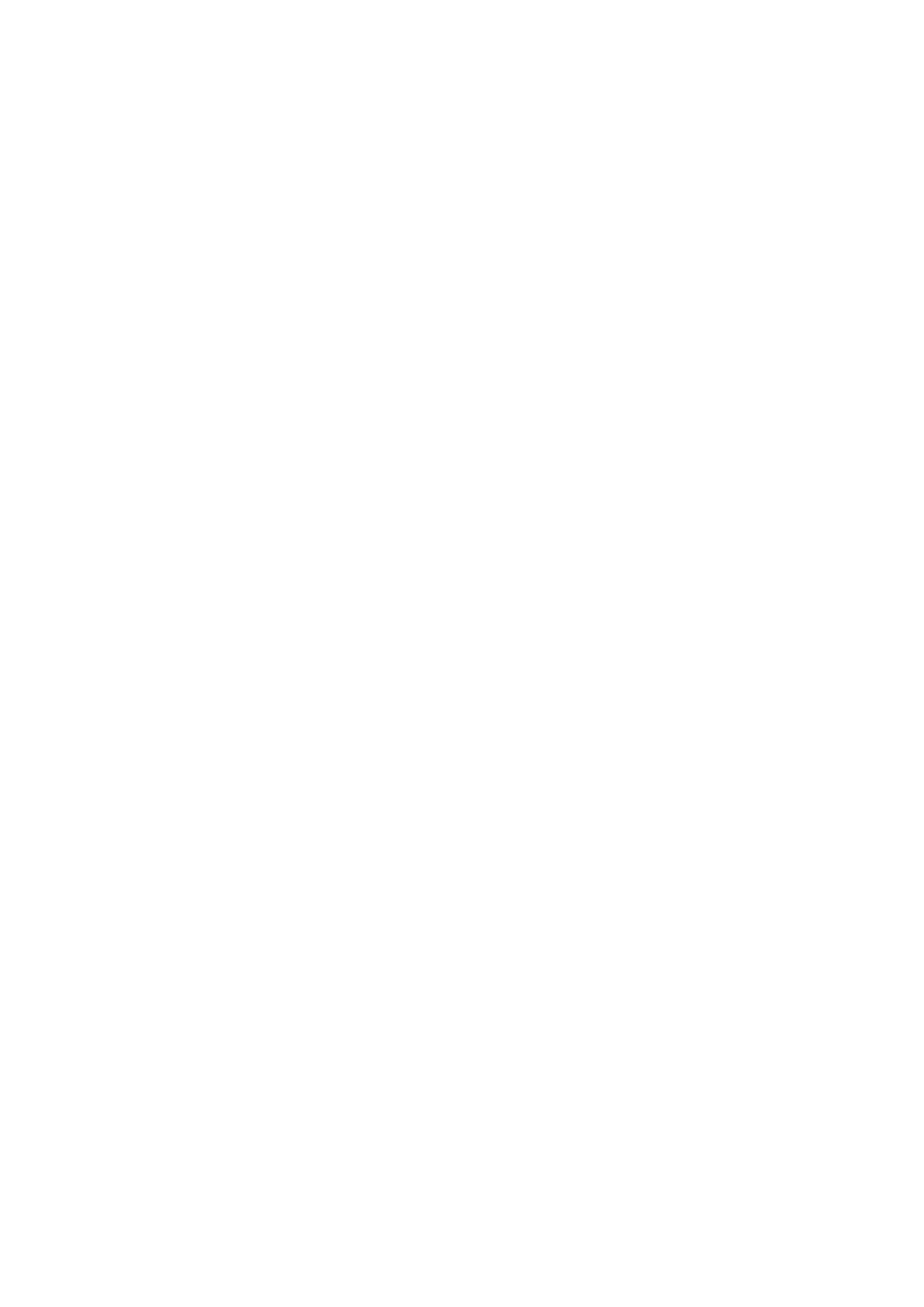

### Introduction

New vehicle type approval regulations are coming into force that will mandate a range of safety devices on most new vehicles sold from 2024. This includes intelligent speed assistance, which is otherwise known as a speed limiter. The complete list is set out on page 6 of this report.

Many of these systems have hitherto been available only on higher-end vehicles, and their use has been optional. New regulations will require that the systems must be active every time the vehicle starts.

These new systems promise to reduce casualties by reacting when the driver doesn't and reducing the ability of vehicles to exceed the speed limit. However, they will present challenges both in terms of their accuracy and the ability of drivers to use them correctly. There is concern about overreliance on the systems that will lead to reduced driver attention and an abrogation of responsibility as drivers become conditioned to believe that their vehicle will not allow them to do unsafe things.

This white paper discusses the 'why', 'what', 'how' and 'when' relating to the regulations and provides some potential considerations for future driver behaviour and driving offence enforcement.

The nature of casualty reduction, with its emphasis on the fatal four (speed, seatbelts, drink/drugs, distractions), will change. Speeding in relation to exceeding the posted speed limit will reduce but it will not regulate the use of inappropriate speed. Devices such as these will have no impact on those crashes caused by injudicious choice of speed by the driver that is nonetheless within the posted limit. This will require a new focus – driver education and appreciation in particular - but by careful planning and consideration now, casualty reduction can be maximised, and resources deployed effectively through to 2030 and beyond.

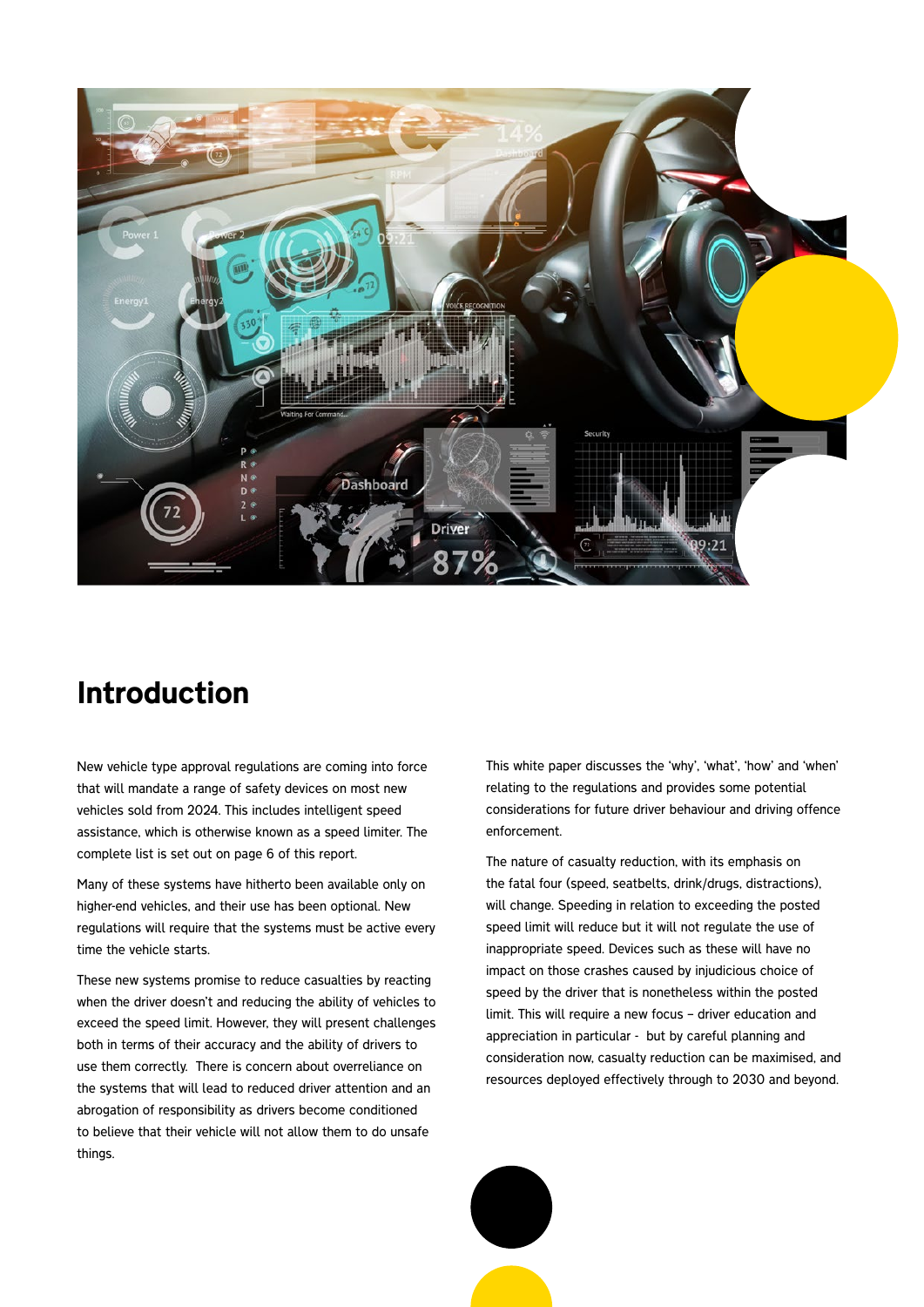### Why new type approval regulations?

The European Union (EU) – which at the time included the UK – has failed to meet its target of reducing casualties by 50% from 2010 to 2020. A new target to reduce global casualties by 50% from 2020 to 2030 has now been set out in the Stockholm Declaration, in conjunction with the World Health Organisation.

Following an assessment of the most likely methods of reducing fatalities and improving road safety, the EU Commission published a report for the European Parliament and the European Council in December 2016 entitled "Saving Lives: Boosting Car Safety in the EU". This has provided the basis for new legislation that covers type approval across the member states. New legislation was proposed in 2018 and enacted on 27 November 2019 in amended form.

The Vehicle Compliance Agency (VCA) is the UK's regulator in relation to the type approval of all vehicles and, whilst EU type approval and UK type approval will undergo separate testing since the UK left the EU on 31st January 2020, it appears it will not remove the type approval requirements from the UK transport policy. Instead it is our current understanding from discussions with VOSA (The Vehicle and Operator Standards Agency) that agreements will be honoured with additional regulations in place to enable type approval to be applied to the same standards within the remaining 27 EU members and the UK.

#### EU Casualty Reduction 2010-2020 Target  $- - - - -$  Actual -

These type approval requirements have been through wide consultation with road safety professionals and vehicle manufacturers including those below.



The European Transport Safety Council (ETSC) calculates that a 1km/h reduction in speed would save 2,100 lives per year across Europe and that effective intelligent speed assistance alone would reduce casualties by 20%.



ETSC Reducing speeding in Europe, pin flash report 36, February 2019; https://etsc.eu/reducing-speeding-ineurope-pin-flash-36/

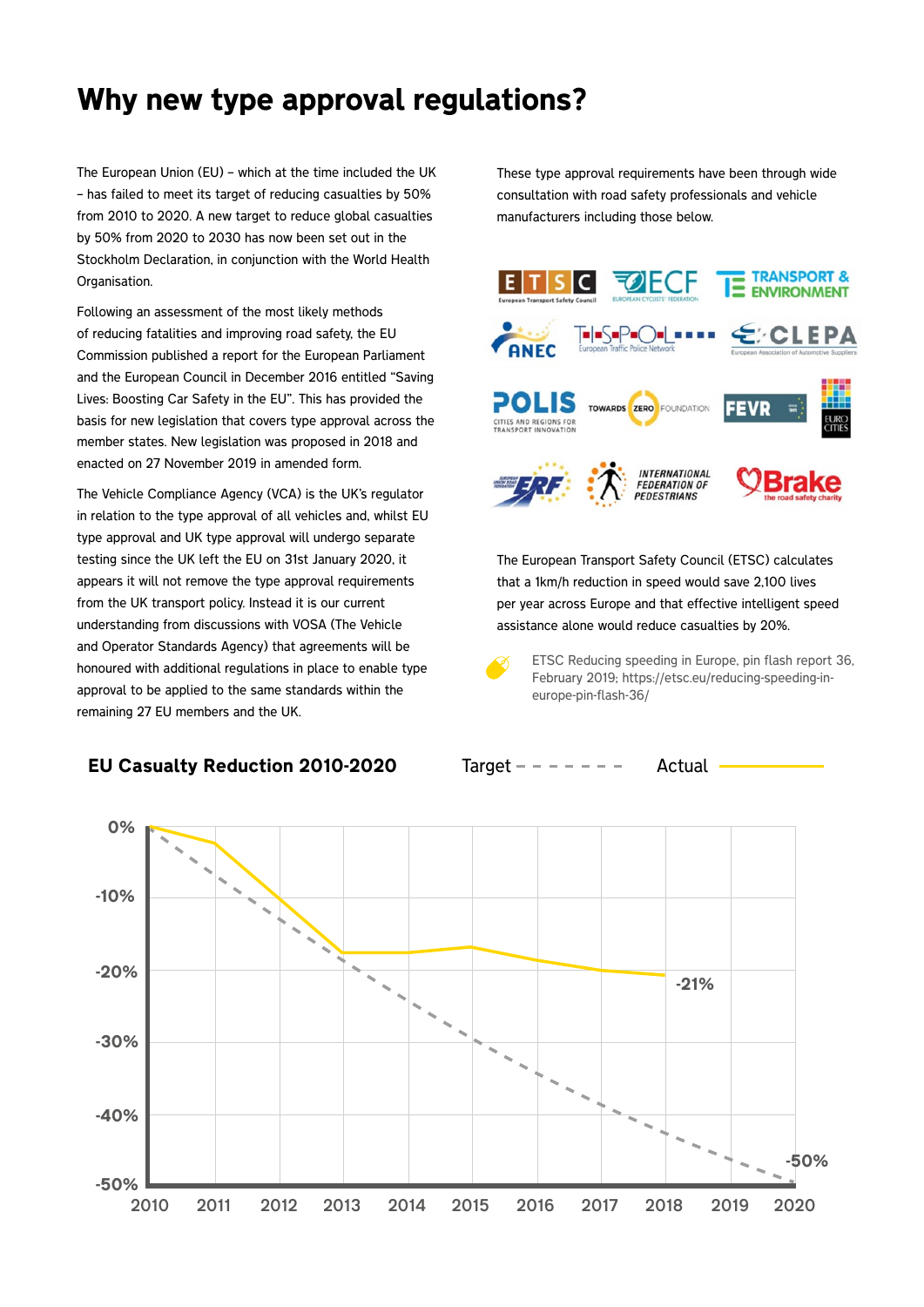A suite of new regulations is coming into force; each is listed in the legislation. Some are technical, such as frontal protection systems, and will not be obvious to drivers. Others will be more familiar, such as the extension of seat belt warnings to rear seats and tyre pressure monitoring systems, and some will be quite new to most drivers, such as autonomous emergency braking, although these systems do already exist on some vehicles.

The regulations are designed to align some of the requirements for fully autonomous vehicles and those of 'driven' vehicles to ensure harmonisation in the future.

There is a growing body of work on how people respond to/ interact with autonomous vehicles, not least the fact that they misunderstand the difference between 'assisted' and 'autonomous'. In terms of challenges, this is another big one to consider alongside drivers getting confused by systems and drivers overriding them.

Dr Helen Wells

Most of the new technology will apply to all passenger and goods vehicles, requiring vehicles like vans, SUV's and pick-ups, which were exempt from some previous regulations, to be similarly equipped to cars. This is due to the increased number of such vehicles on the road, which has risen from 3% in 1996 to 14% in 2016.

What technology is being mandated on new vehicles?

Vehicles affected are Class M1, M2, M3 (all passenger carrying vehicles), Class N1, N2, N3 (all goods vehicles) and STUs (separate technical units\*). Class L (motorcycles) will not be affected yet. There is provision to apply for exemption for very low volume vehicle manufacturers.



\*STU, Separate technical units: a unit that may be fitted to one or more vehicles and may be a new unit to replace a previous unit on a model – where the unit alone may be tested, not the entire vehicle it is fitted to.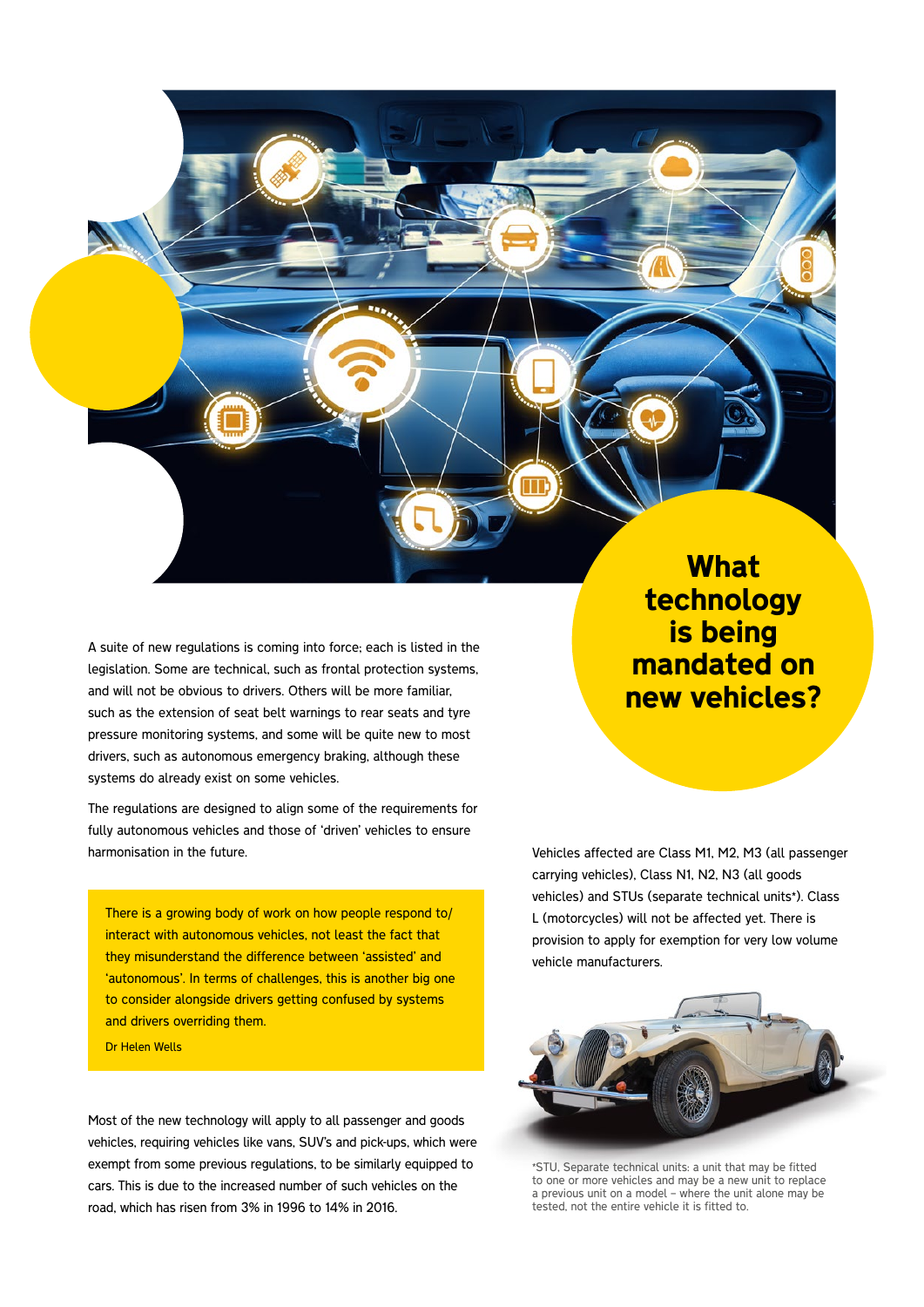

### What are the key new mandatory systems?

#### Intelligent speed assistance

This means "a system to aid the driver in maintaining the appropriate speed for the road environment by providing dedicated and appropriate feedback". This normally includes reducing engine power.

#### Advanced emergency braking system

This means "a system that can automatically detect a potential collision and activate the vehicle braking system to decelerate the vehicle with the purpose of avoiding or mitigating a collision": also known as autonomous emergency braking (AEB).

#### Emergency lane-keeping system

This means "a system that assists the driver in keeping the vehicle in a safe position in relation to the lane or road boundary, at least when a lane departure occurs or is about to occur and a collision might be imminent"; i.e. it steers the car back in lane if a danger is detected.

#### Lane departure warning system

This means "a system to warn the driver that the vehicle is drifting out of its travel lane", for example by lights, buzzers or vibrations.

#### Driver drowsiness and attention warning

This means "a system that assesses the driver's alertness through vehicle systems analysis and warns the driver if needed". For example, some cars have the coffee cup sign that illuminates when a deterioration in driver alertness is detected.

#### Driver distraction warning

This means "a system that helps the driver to continue to pay attention to the traffic situation and warns the driver when he or she is distracted".

#### Reversing detection

This means "a system to make the driver aware of people and objects at the rear of the vehicle with the primary aim of avoiding collisions when reversing", such as reversing sensors.

#### Tyre pressure monitoring system

This means "a system fitted on a vehicle that can evaluate the pressure of the tyres or the variation of pressure over time and transmit corresponding information to the user while the vehicle is running".

#### Event data recorder

This means "a system with the only purpose of recording and storing critical crash-related parameters and information shortly before, during and immediately after a collision".

#### Emergency stop signal

This means "a light-signalling function to indicate to other road users to the rear of the vehicle that a high retardation force is being applied to the vehicle relative to the prevailing road conditions". For example, flashing rear brake lights under heavy braking.

#### Alcohol interlock installation facilitation

This means "a standardised interface that facilitates the fitting of aftermarket alcohol interlock devices in motor vehicles": to be used after conviction for drink driving, for example.

One issue with all of these systems is that to 'techno fix' a problem you have to make it into a dichotomy or at least designate points of 'safe' versus 'dangerous' behaviour. Sometimes that's just not an accurate reflection of the issue and we end up with a binary version of a subjective problem just so that we can render it technofixable. Who is deciding where that point is and how accurate is it? We reinvent the problem when we slap a gadget on it. And that's before we get to the issues of the human response... Dr Helen Wells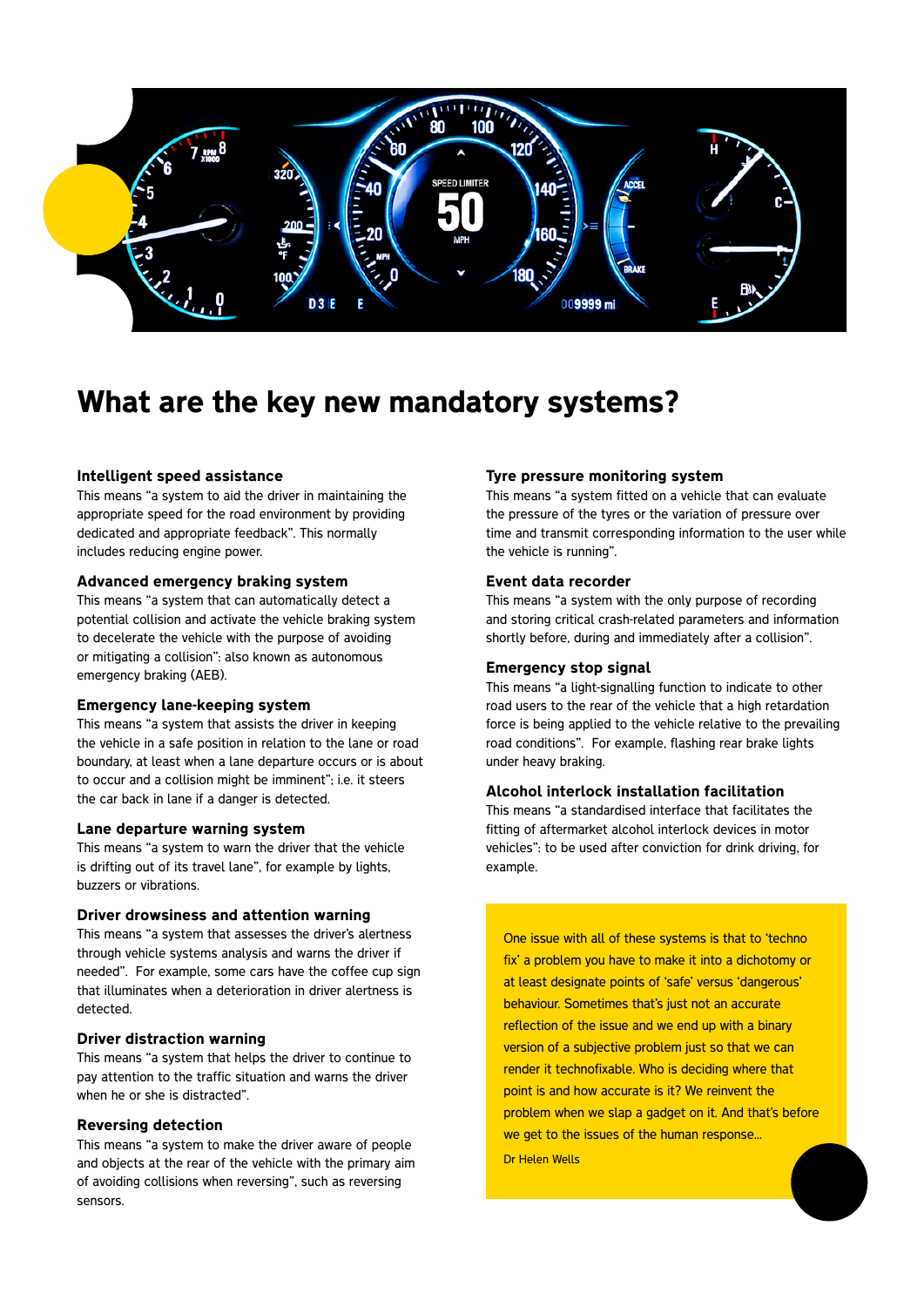### How they work

#### Intelligent speed assistance

This is a performance standard rather than a technical specification. The system must be in operation every time the vehicle master switch is activated, i.e. the car is started. The driver can deactivate the system if it is operating incorrectly. The system warns the driver that he or she is exceeding the speed limit and can use a variety of methods, including limiting power to gain compliance. However, the system is overridable, for example by pressing the accelerator to the floor.

Will these systems cause drivers to be over-reliant on the limit as the demarcation of safe versus dangerous behaviour? 30mph in many situations is reckless and dangerous but techno-fixes are prone to giving you the thumbs up or a smiley face for driving at 29mph, regardless of how many people you may have mown down....

Dr Helen Wells

This may be mitigated to some extent by other moves to have a 30kph/20mph speed limit in busy urban areas, as recently initiated in the Central London congestion zone by TfL and the Mayor of London (March 2020).

The system can use any or all the following methods to determine the speed limit: cameras that observe signs, map data or signals from infrastructure. Speed sign recognition and map data both occasionally encounter errors.

Legitimacy and trust are key to any intervention that could have legal consequences, or that seeks to take some agency away from drivers.

Dr Helen Wells

The last system is known as a co-operative intelligent traffic system or C-ITS. This allows vehicles to 'talk' to each other and the road signs to improve safety. It can set different speed limits for different categories of vehicles and promises to be the most accurate system.

The system uses either wifi or cellular technology and has been piloted for a decade as a research exercise, the most expansive section being the Rotterdam to Vienna corridor. The British test facility has been the A2/M2 corridor and three and a half years of testing concluded on 29 February 2020. Results have been extremely positive. The technology works and it is well developed and understood.

The EU C-Roads platform is underway to manage the outputs from the pilots and to harmonise the delivery specifications across 19 countries.

The technology works, it works across borders, user acceptance is positive, they like it. It is now a chicken and egg situation, which is built first, the infrastructure or the cars that can use it?

Gary Crockford MIET, A2/M2 Programme Co-ordinator, Department for Transport, (private discussions 2020)

VW has unilaterally decided to include the technology, branded Car2X on the mark8 Golf. This allows its cars to talk to each other now. Will others follow suit?



https://www.volkswagenag.com/en/news/stories/ 2018/10/car2x-networked-driving-comes-to-real-life.html

No system has yet been shown to be 100% accurate. The best systems are achieving 95% accuracy, hence the ability to switch off the provision if it is inaccurate.

Just because a risk-based narrative means that a behaviour is fair game and that technology means it can realistically be enforced, does not mean that those who suddenly find themselves on the receiving end of it will accept its implications. De-responsibilisation – the resistance of responsibility – is perhaps to be expected in such circumstances.

Wells, H., 2015. Getting around and getting on: self-interested resistance to technology in law enforcement contexts. Annual Review of Law and Social Science, 11, pp.175-192.

(See Appendix 2 p.13) "Getting Around and Getting On: Self-Interested Resistance to Technology in Law Enforcement Contexts". Dr Helen Wells, School of Sociology and Criminology, Keele University

Intelligent speed assistance is fitted to an increasing number of new models and is already standard on the Ford Focus. The exact method of de-activation varies by manufacturer, e.g. the Ford SMax has a button on the door panel. In the Honda Jazz, it is accessed via a menu and the steering wheel controls. The exact system operating method may be buried deep in the owners-manual: as far as page 427 in one case.

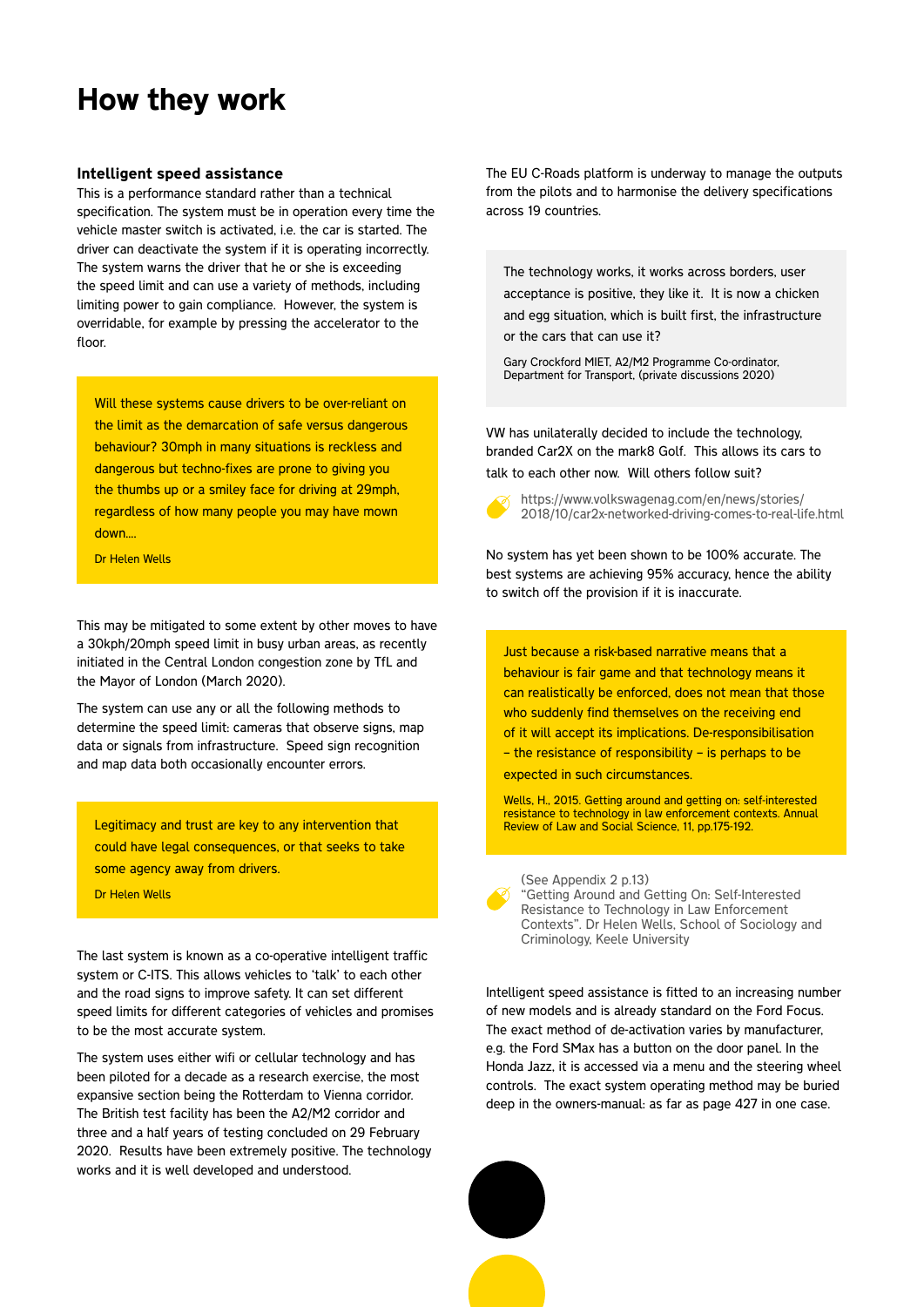

#### Advanced emergency braking system

This is being introduced in two phases. Phase one detects objects and moving vehicles and phase two provides enhancements to detect pedestrians and cyclists. The system is overridable by the driver and may be switched off by a series of actions. It reverts to active every time the vehicle is started.

#### Emergency lane-keeping system and lane departure warning system

These systems work together and are designed to avoid overlap. They should not prompt the driver separately and concurrently or in a confusing manner where one action triggers both systems. These actions must be separate from those required to switch off the advanced emergency braking system. Again, they revert to active every time the vehicle is started.

Devices that are automatically 'on' when you start the vehicle are potentially more likely to be used. Having to actively switch it off every time means some people won't bother. Likewise, we would probably find most people wouldn't bother/remember to switch it ON if the default was OFF.

Dr Helen Wells



#### Driver drowsiness and attention warning, and driver distraction warning

These systems work together and are designed to avoid overlap. They should not prompt the driver separately and concurrently or in a confusing manner where one action triggers both systems.

#### Reversing detection, emergency stop signal and tyre pressure monitoring systems

These are well-proven technologies, already offered on many cars for several years, and which will become mandatory.

#### Event data recorder

This is new to many cars, although it has been used on police and emergency vehicles for many years. Data is recorded on a closed loop. In the case of an accident, the data on the loop is stored. This can then be analysed in order to improve vehicle safety. The data recorded includes the precise vehicle type, variant and version and which active safety features are present. The legislation is worded such that data may only be used anonymously. However, it would be difficult to argue against it being obtained by collision investigators with the correct authorities after a serious collision as it would include high-quality data that could be used in evidence.



#### Alcohol interlock installation facilitation

This allows the fitment of an after-market device that requires an alcohol-free breath sample before driving can commence. There is no mandatory requirement for this system in the UK (although Durham Constabulary has been piloting a voluntary scheme). They are more frequently used in continental Europe.

These interventions don't target the addiction or the motivation so as soon as you take them off, the subject reverts to their original behaviour. They need to be looked at as part of a package of interventions that involves treatment and support.

Dr Helen Wells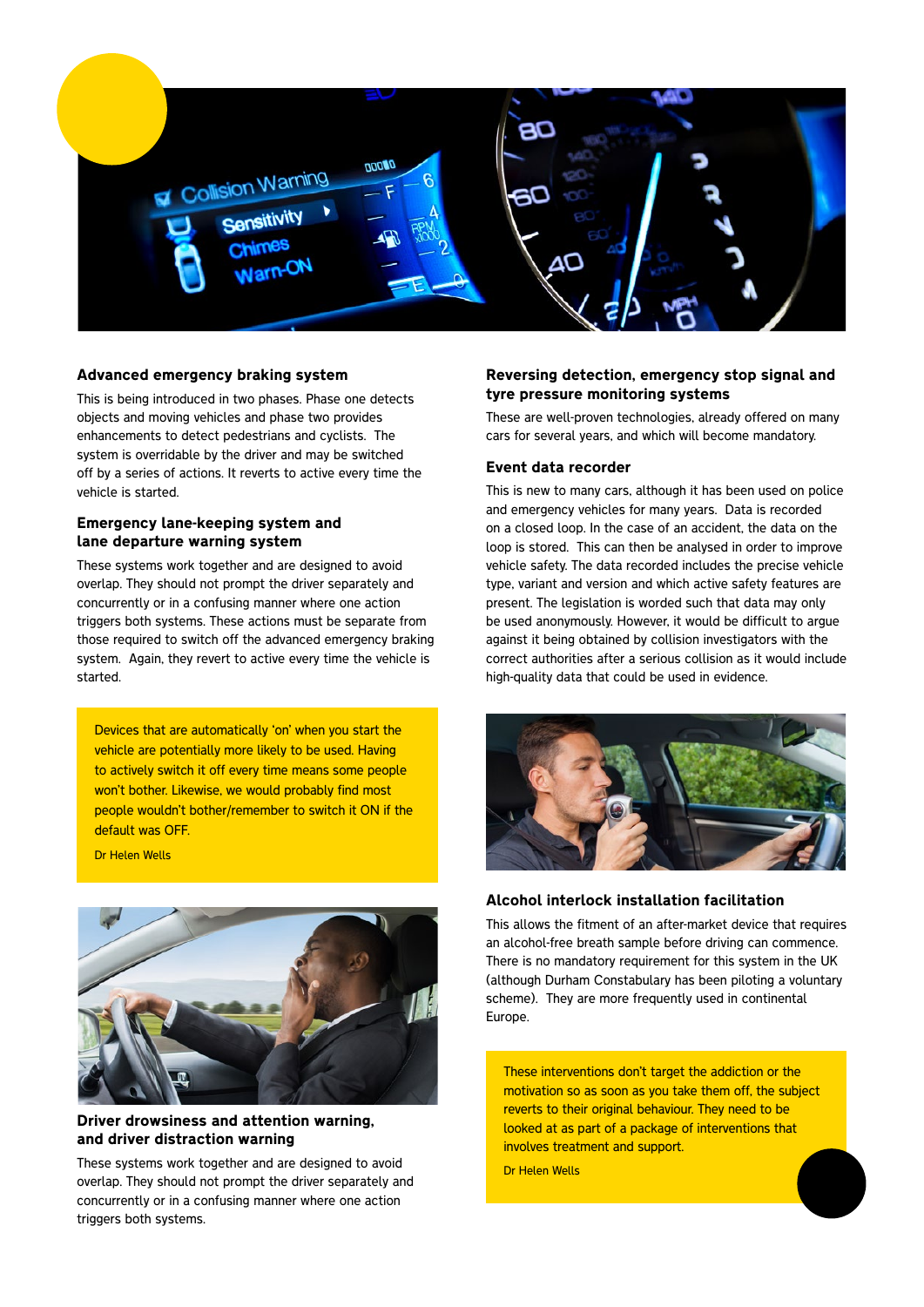### When will vehicles be fitted with this technology?

The implementation dates for the new regulations vary according to the vehicle classification and the safety feature. The earliest implementation date is 6 July 2022 by which date all cars and light vans sold must have tyre pressure monitoring systems and safety belt reminders. Heavy vehicles must have advanced emergency braking systems.

By 7 July 2024 most of the systems mentioned in this report must be fitted to all passenger and goods vehicles sold. This includes intelligent speed assistance.

By 7 July 2026 driver distraction systems must be fitted and the advanced emergency braking must recognise pedestrians and cyclists as well as larger objects.

The type approval regulations for new vehicles generally come into force two years before the date at which the system is required to be fitted on all vehicles sold new. Once a vehicle has been type approved those systems must be fitted whenever it is sold, even if that is before the date when they are required on all new vehicles.

E.g. any vehicle type approved after 6 July 2022 must have intelligent speed assist fitted, even though it will be sold before the 2024 date that applies to all cars.

The full implementation schedule is contained in the legislation listed by system and vehicle type.



EU legislation 2019/2144 type approval requirements for motor vehicles: https://eur-lex.europa.eu/legal-content/EN/TXT/PDF/?uri=CELEX:32019R2144&from=EN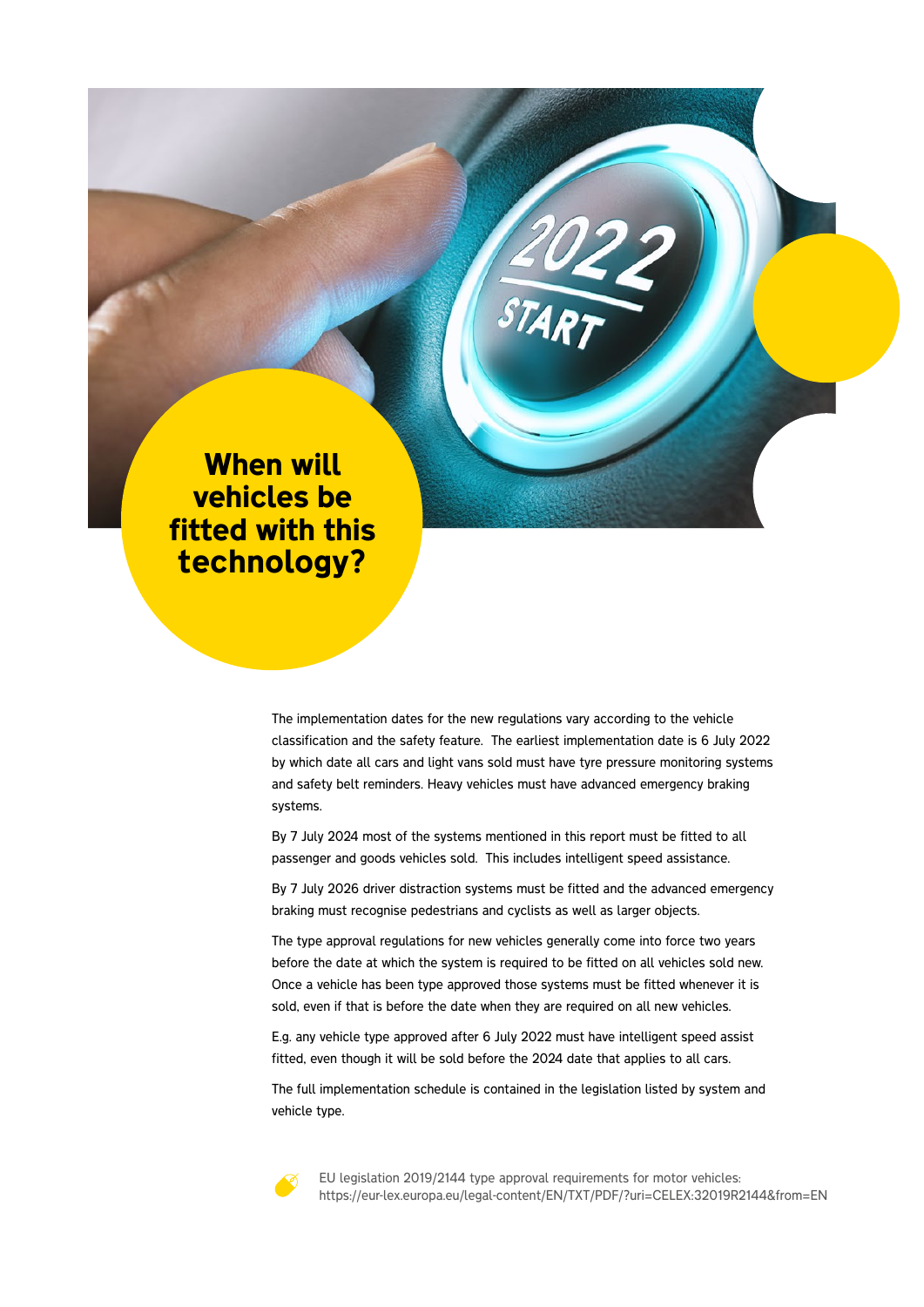### The effect on the driver and other road users

These systems represent the compromise between the best technology available and the accuracy of that technology. Initial proposals were for these systems to be 'always on' but the ability to deactivate them has been built in as it is understood they will error from time to time. We are unsure if the best estimate of 95% accuracy means that in 95% of journeys the system works as it should, or could it mean that for 5% of every journey the system is inaccurate? The effects on driver behaviour and trust in the systems is very different if one in twenty speed limits are wrongly detected.

There are a number of research sources that indicate that drivers will not know how to operate the systems as well as might be hoped.

The systems on vehicles now, for assisted driving, are really good if you use them correctly. But they're not infallible, and the driver has to maintain alertness and be in the loop.

Matthew Avery, Research Director at Thatcham

Research suggests that people wildly overestimate the effectiveness of driver-assistance features. Thatcham Research surveyed 1,500 people in seven countries in 2018 and found that 70 percent believed you could buy an autonomous car, and 11 percent would be tempted to nap, watch a movie, or read the paper while using a driver-assistance feature. Undercover researchers with MIT found in 2017 that not all car dealers accurately describe new features' abilities or limitations to customers. Studies by the Insurance Institute of Highway Safety suggest many drivers don't understand the range of features like adaptive cruise control, which can adjust vehicle speed when it detects another vehicle ahead. The research also suggests that, without specific instruction, drivers can't actually tell when a feature like lane-keeping assistance is actually on.

Wired (online technology magazine)

https://wired.me/science/transportation/auto-safetyfeatures-speak-same-language/

Advanced emergency braking fitted to some existing vehicles has a sensitivity control. If it is too sensitive, vehicles can slow down unexpectedly when drivers change lanes or when approaching to pass a cyclist, but if the settings are too low (not as sensitive) the vehicle will brake later and harder. Some drivers are already unable to operate their air-conditioning, so how will they successfully operate these complex safety systems that are turned on at the start of every journey?

Will the intelligent speed assist be accurate enough? Will drivers stop looking for speed limit signs and then be driving too fast when a limit has been lowered? This system will rely upon map data, so it could be hampered as such data can take well over a year to update on some mapping systems. Conversely, if a limit is raised, there will be some drivers who don't know how to increase the speed of their vehicle, which will cause frustration to those drivers behind and perhaps increase the likelihood of injudicious overtaking.

Commercial drivers, particularly delivery drivers, pose a specific question. It is assumed that most do not buy new cars, yet they drive new vans for deliveries and their first experience of these systems may be in a works vehicle. What training will be given? How will they react?

These are all valid concerns arising from the 5% error rate and lack of driver competence that must be balanced with the 95% accuracy, improved speed compliance, enhanced braking and lane- keeping that these systems will deliver.

Concern has been raised amongst behavioural academics that these systems may cause drivers to stop concentrating; giving the systems too much control by surrendering driver decision making and ceasing to use the systems as driver aids. Device and system names need to be considered carefully – to ensure they don't overly mislead the driver to believe they might offer more autonomous support than the reality of the journey needs.

There is a risk of over-reliance and the implication that the limit must always be safe, so drivers stop making subjective assessments of the driving situation and just become passengers when it comes to speed. Furthermore, systems can be overridden in some circumstances - and drivers who don't trust or like them will find lots of occasions when they decide they need to do just that. Dr Helen Wells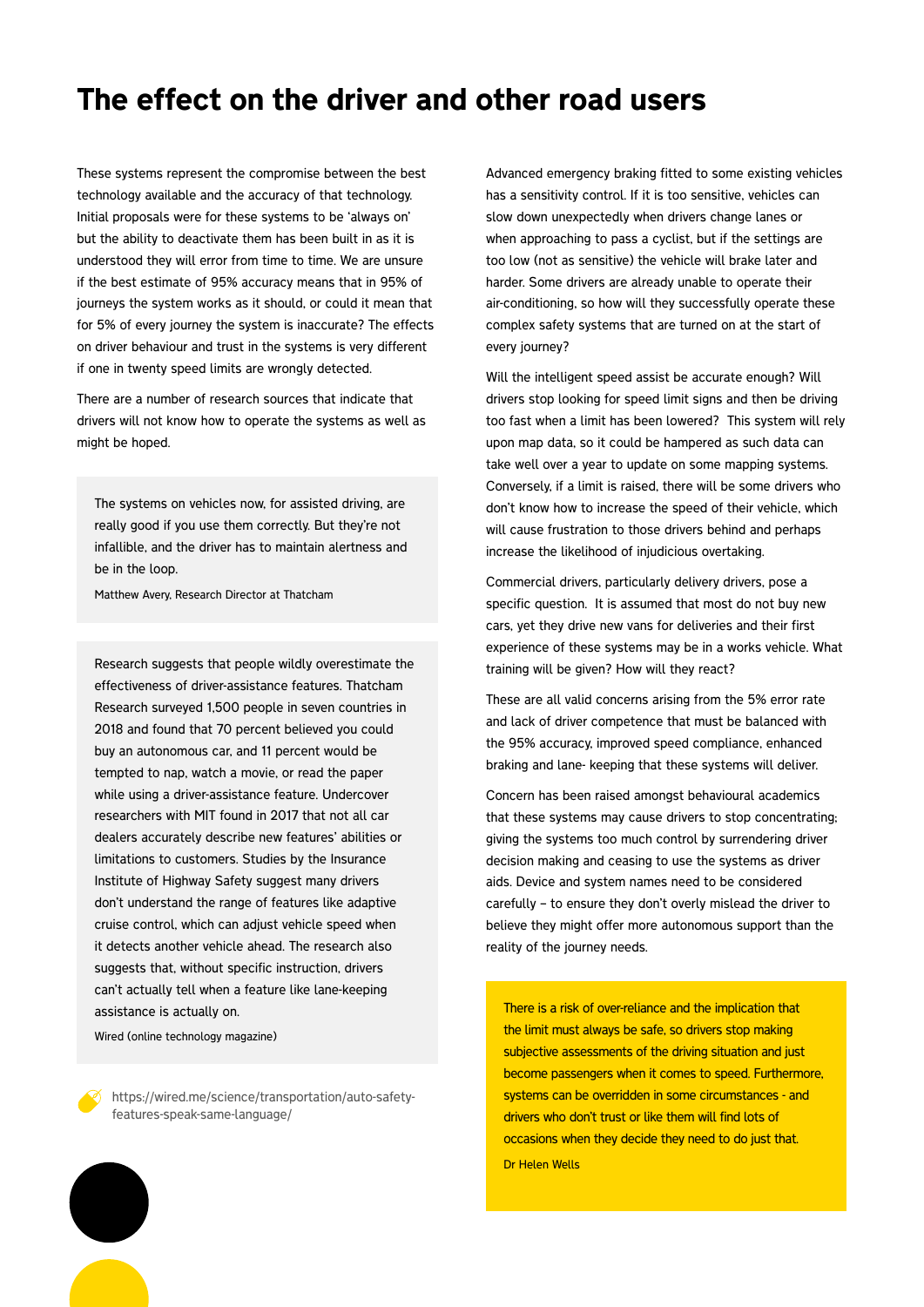### The effect on driving offence enforcement

The intelligent speed assistance (ISA) effectiveness on driving behaviour and speed compliance will depend on the percentage of cars fitted with the technology, the percentage of drivers who have the system switched on and the error rate of the technology. The accuracy of the systems will continue to improve over time.

More and more new cars are being fitted with this technology, but often only on the higher specification models or as cost options. This will change for new vehicles from 7th June 2024.

There will come a point when the volume of vehicles travelling within the speed limit will regulate all vehicles on any busy road to comply via the 'Pace Car' effect.

The number of vehicles with new safety systems, and hence those designed to automatically adhere to the speed limit, has been calculated alongside the total number of registered vehicles. This prediction does not take account of market variations but assumes the average growth in vehicle numbers over the last decade is maintained at 600,000 per annum, with new sales of around 2.7 million vehicles per annum (UK). Vehicle sales fluctuate annually: the effect of national economic performance, the end of fossil fuel vehicle sales in 2035 and the rate of purchase of new vehicles will not result in a linear graph and this chart should be amended as new data comes to light.

Around 2029 or 2030, one-third of all registered vehicles will have intelligent speed assist fitted. Will this be sufficient to limit all busy roads to the posted limit?

Adaptation to the new systems may cause drivers to stop fighting the limits and accept them, so they drive at 30mph rather than 33mph. This will be a helpful step towards casualty reduction.

But which vehicles will not have the devices? Older and less safe cars are obvious assumptions. Are these perhaps more likely to involve casualties to both the car occupants and vulnerable road users when they collide?

Will people looking for thrills or freedom seek out cars without limiters? There is a precedent for this. When moped power was restricted in 1977, the pre-restriction mopeds, such as the Yamaha FS1E, were sought after and commanded high prices.

Most new cars are bought by companies and changed regularly, therefore most vehicles will have the new features fitted, but it is likely there will be a subculture of drivers holding on to unrestricted vehicles, plus a cohort of preservationists of older vehicles.

What is clear is that from 2024, the volume of speeding motorists being prosecuted will start to fall, and as the years progress, they will fall dramatically from current levels. This will require a re-think of the enforcement strategy for casualty reduction.

The police will also need to adapt. Whilst excessive speed (above the limit) may theoretically be eliminated, inappropriate speed (within the limit but inappropriate for the circumstances) will continue to be an issue and may actually increase with this technology as drivers become more passive and allow the vehicle to drive to the limit. There is more subjectivity to a charge of dangerous or careless driving, making them harder to prove.

Dr Helen Wells

Total Vehicles **The Total with ISA** 



#### Number of vehicles with and without ISA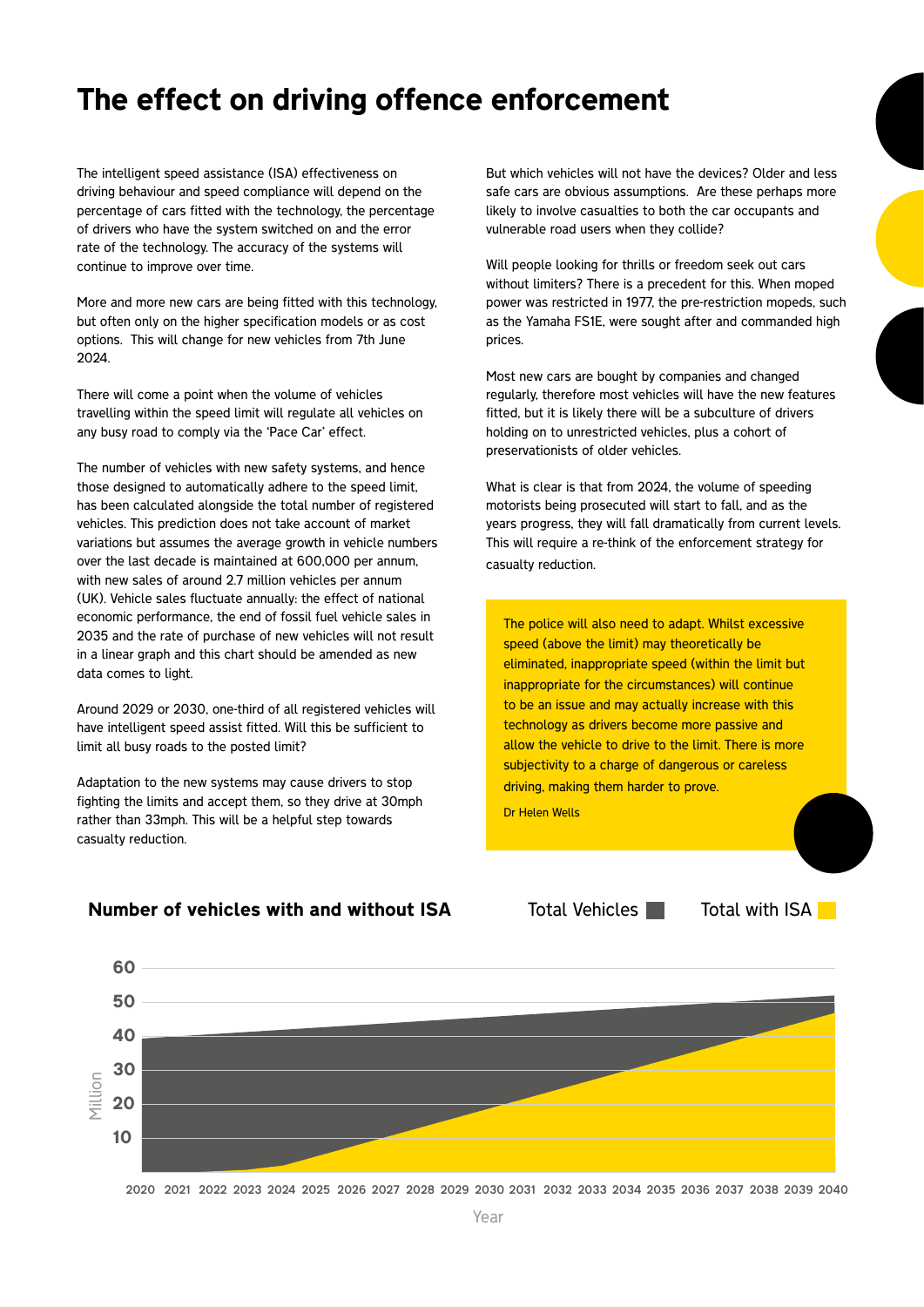### Conclusion

The introduction of this suite of mandatory safety systems presents an obvious opportunity to reduce collisions. But there are risks of which perhaps the greatest of all is the driver.

Firstly, it is by no means clear the drivers will know how to safely use the new equipment. It is a common complaint from new owners of technologically advanced vehicles that they do not receive a sufficient handover or briefing from motor dealers or vehicle leasing companies about how to use them. There is undoubtedly a need to re-skill existing drivers, even those with many years' experience.

Secondly, there is the risk that the systems will induce a false sense of security. Drivers, like any system operators, can become lazy and (in this case) surrender decision making to the vehicle and fail to identify risky situations themselves. In effect, they become a passenger in the driving seat.

Thirdly, as this report has demonstrated, some of these technologies have alarmingly high error rates. If the voice activated search engine on your computer works correctly for 95% of the time, it can be a useful labour-saving device. A critical safety feature on a vehicle travelling at 70mph, which is prone to error on one in every 20 activations is an altogether different matter.

The basic instruments of a vehicle on British roads changed very little in the 50 years to 2010 but the last decade has witnessed a dramatic transformation. Drivers taking delivery of top of the range cars today are confronted by a very unfamiliar, yet highly technologically complex device. It is no exaggeration to say that their complexity exceeds those of even rudimentary aircraft or trains, yet pilots and locomotive drivers receive regular, regimented retraining and assessment.

As our vehicles become ever more complex and their safety features more intrusive, and as the pace of change of those features increases inexorably, it is time to open the debate about licensing arrangements for drivers. Many have felt for a long time that it is simply not sufficient to allow a driver to rely throughout their adult lives on a test they took, quite possibly, in their teens.

We believe that the introduction of these compulsory safety measures provides an ideal opportunity to reopen the debate about the future regime for lifelong driver training. We are convinced that some re-education is necessary to ensure that the changes that will be rolled out over the next four years will deliver on their ambition to improve road safety. We look forward to taking part in that necessary debate.

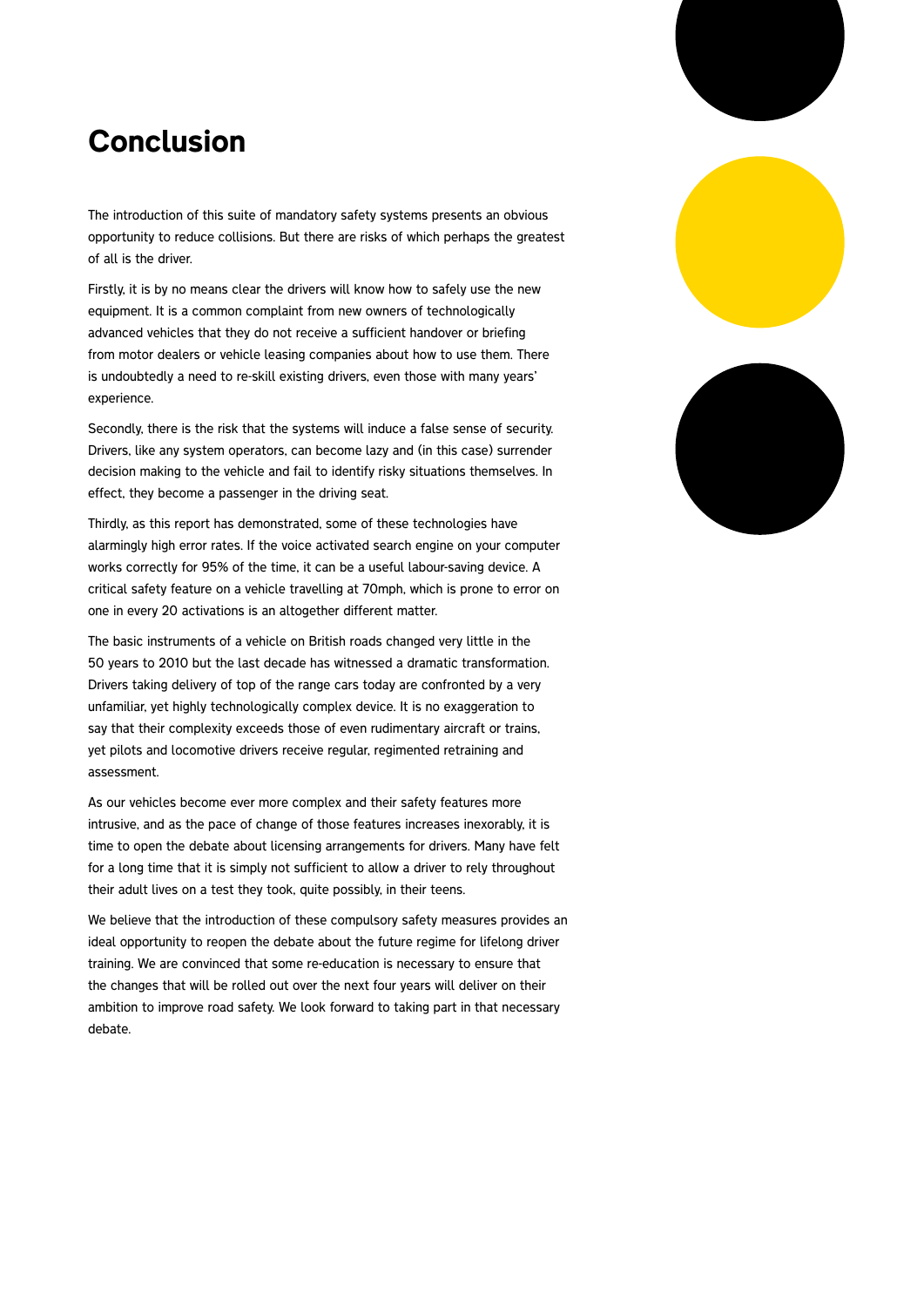

### About Dr Helen Wells

Helen has a degree, Masters and PhD from Keele University. She spent a period of time working in a Magistrates' Court and as a Community Safety Officer, but has been a lecturer in Criminology at Keele since 2007.

Dr Helen Wells has been researching roads policing topics for the last 20 years and has completed work for a variety of local, national and international funders on topics including distracted driving, ANPR, speed cameras, uninsured driving and Police and Crime Commissioner attitudes to roads policing. She is author of the 2012 book 'The Fast and the Furious: Drivers, speed cameras and control in a risk society' published by Ashgate and based on her PhD research. She is also the Director of the Roads Policing Academic Network, an interdisciplinary network of over 90 academics from Universities in the UK and beyond who have an interest in roads policing issues.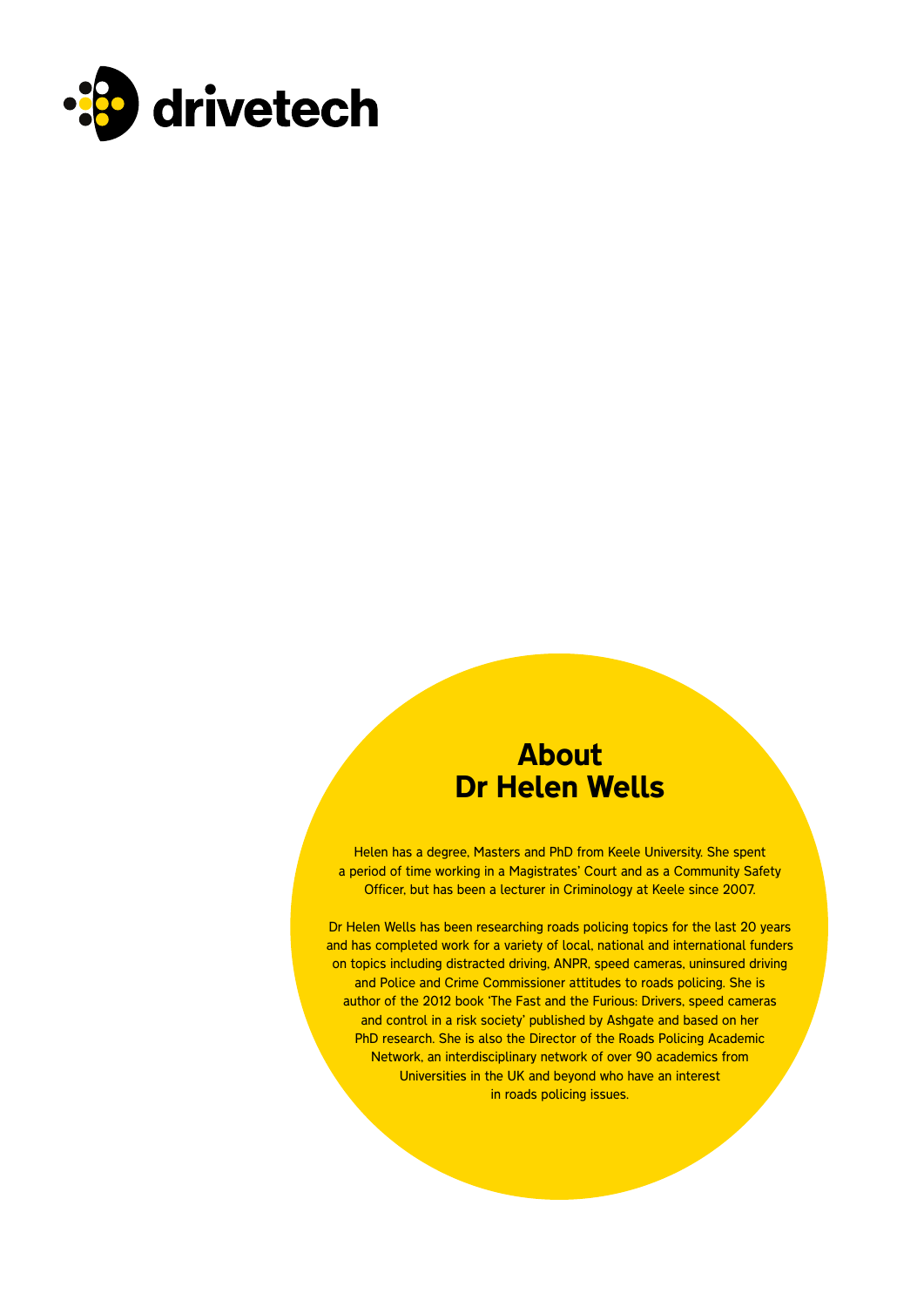

## Appendices

#### Appendix 1: References to Co-operative Intelligent Transport System (CITS)



European ITS Regulations Link page (https://ec.europa.eu/transport/themes/its\_en)

The Cooperative, connected and automated mobility (CCAM) platform (https://ec.europa.eu/transport/themes/its/c-its\_en)



C-Roads - The Platform of harmonised C-its deployment in Europe (https://www.c-roads.eu/platform.html)



InterCor Project (of which the A2M2 Corridor is part) (https://intercor-project.eu/)



The UK Transport Technology Forum (https://www.ttf.uk.net/)

#### Appendix 2: Getting around and getting on: Self-interested resistance to technology in law enforcement contexts



"Getting Around and Getting On: Self-Interested Resistance to Technology in Law Enforcement Contexts" Dr Helen Wells, School of Sociology and Criminology, Keele University (https://www.annualreviews.org/doi/ pdf/10.1146/annurev-lawsocsci-120814-121639)